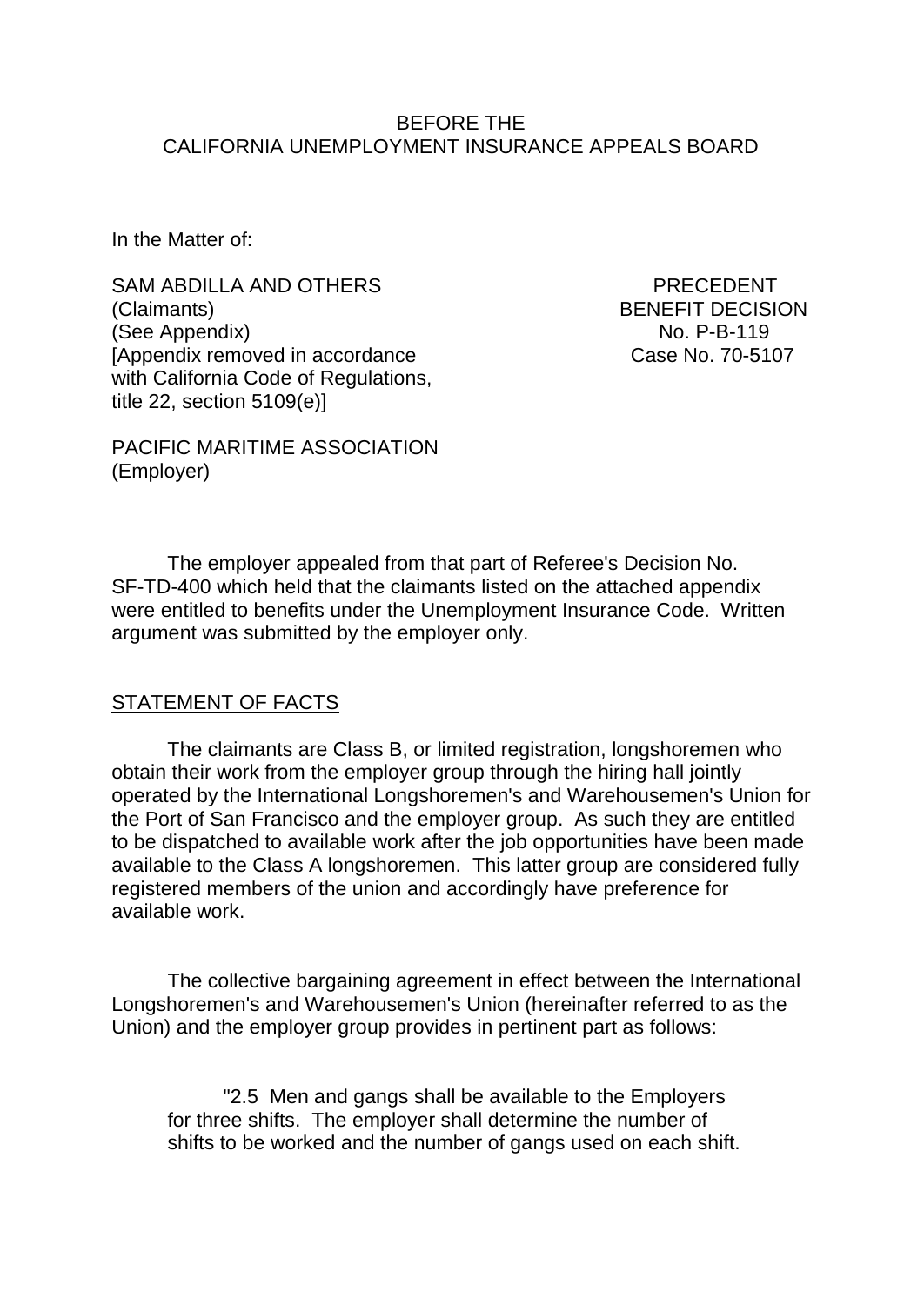Gangs and men will report at the shift starting time designated by the employer in accord with the Contract Document."

\* \* \*

# "SECTION 4 SCHEDULED DAY OFF

"4.1 Each registered longshoreman shall be entitled to one full day (24 hours) off each payroll week.

"4.11 The Joint Port Labor Relations Committee shall fix, arrange, direct, and schedule days off in advance in accordance with the above to the extent possible considering needs of the port and men available.

# "SECTION 5 **HOLIDAYS**

"5.1 The following holidays shall be recognized: New Year's Day, Lincoln's Birthday, Washington's Birthday, Memorial Day, Independence Day, Labor Day, Columbus Day, Veterans' Day, Thanksgiving Day, Statewide Election Day, Christmas Day, or any other legal holiday that may be proclaimed by state or national authority. When a holiday falls on Sunday, the following Monday shall be observed as a holiday.

"5.2 Election Day. On election day the work shall be so arranged as to enable the men to vote."

Under the authority of section 4 of the above quoted agreement the San Francisco Port Labor Relations Committee, which is comprised of both employer and union representatives and charged with administering the hiring hall, issued certain rules and regulations. Rule 14 reads as follows:

"14. SQUARING OFF: Any longshoreman who wants a day off in any one calendar (payroll) week without losing his work opportunity may do so by 'squaring off'. When squared off a man's number will not be called. Squaring off is done by drawing a square around a man's number on the list. This will enable men to have a scheduled day off. No man below average the day before he desires a day off may square off. No squaring off on straight time day preceding Saturday or Holiday.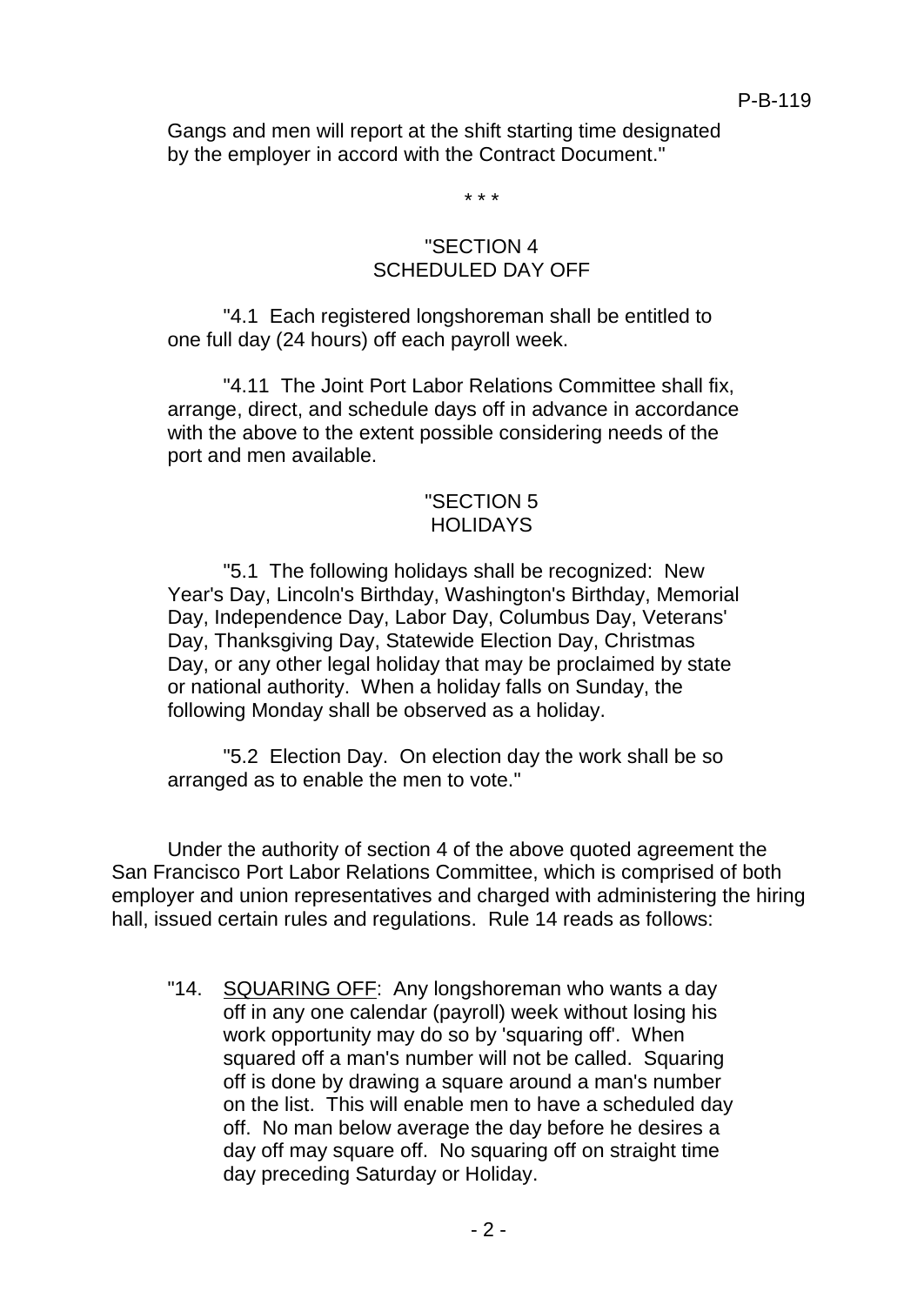Men are entitled to one day off in any one payroll week and the first day missed during the week of work opportunity shall be considered their scheduled day off. If a man has not been available or has 'flopped' he is not eligible to square off for the duration of that particular payroll week."

The employer contended that under the collective bargaining agreement the hiring hall must be operated on a 24-hour-a-day basis every day of the year since work is performed around the clock in the maritime industry. On occasion the Union has closed the hiring hall and although the employer has objected to this procedure the employer discontinued ordering gangs of longshoremen to work on the day the hall was closed because the employer realized such a procedure was futile. The Union has not always been consistent with regard to closing the hall on the same days each year but generally it has been closed, except for dispatch to certain types of work, on Christmas, New Year's Day and Thanksgiving.

The Minutes of the Longshoremen's Labor Relations Committee of San Francisco of November 25, 1969 contain a notice under "General Business" to the effect that no work would be performed on Thanksgiving Day, Thursday, November 27, 1969, on the day and night shifts, with the exception that on the day shift mail, baggage, perishables, passenger ships and essential work at military installations would be handled. The Minutes further related that "the Employers protested this action as being a violation of the Contract." Notwithstanding this protest the hiring hall was closed.

Some of the claimants were aware of this closing and accordingly did not report to the union hall for dispatch on Thanksgiving Day. Other claimants reported to the hall but found it closed. None of the claimants had signified an intention to "square off" on Thanksgiving Day.

The process of squaring off consists of a longshoreman placing a square around his number on the out-of-work or registration list to indicate that he does not desire to be dispatched to work on that day. By doing so the man will not lose his place on the dispatch list or "flop." He thereby precludes being penalized for not being available for work. The employer accepts this arrangement as providing the longshoreman's rightful day off.

The claimants contended that under the above quoted Rule 14, failure to be present for dispatch on a particular day, notwithstanding the fact the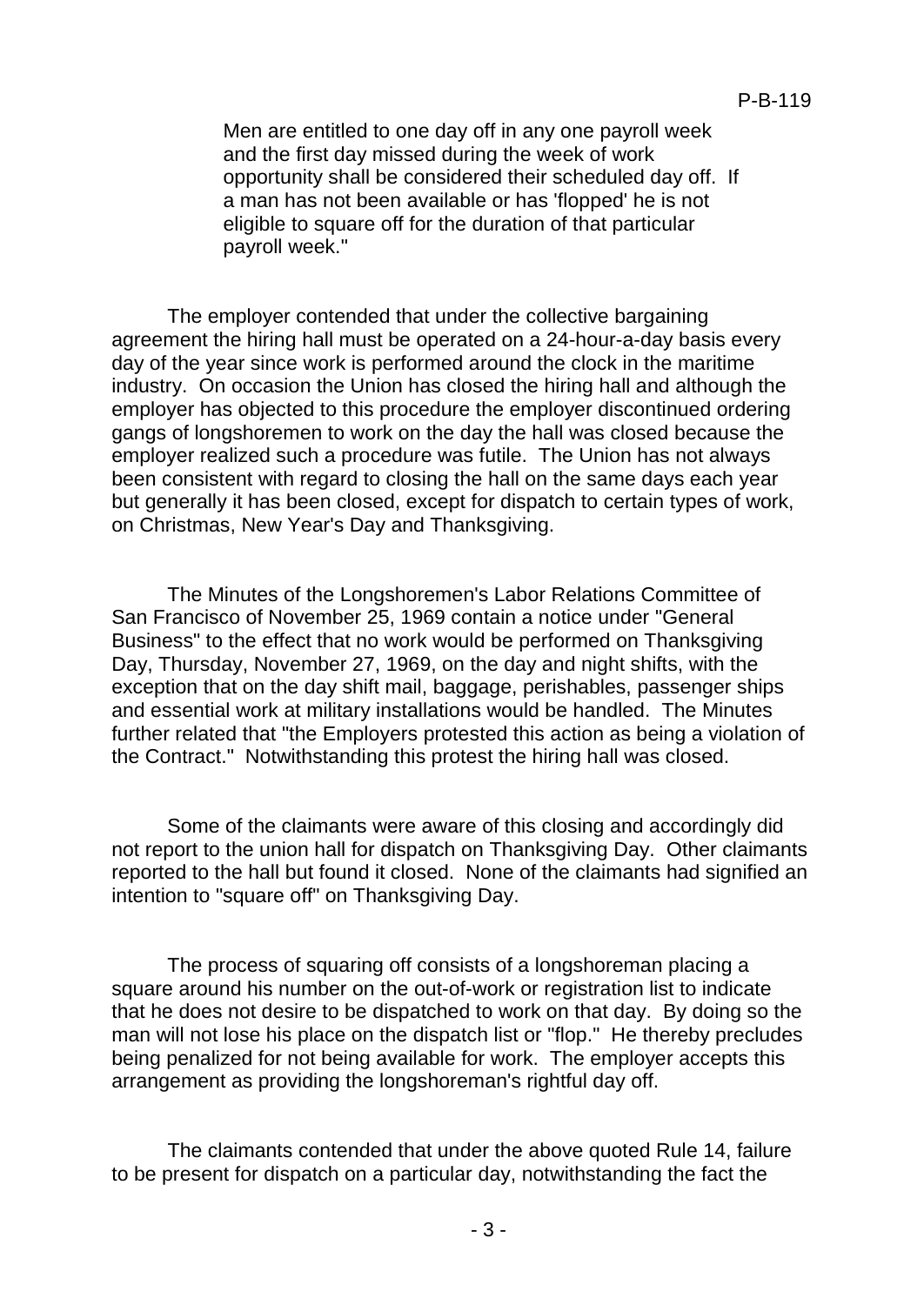longshoreman may not have squared off, should be considered as a scheduled day off. The employer disagrees with this contention and maintains that the collective bargaining agreement can only be complied with where the day off is scheduled in advance. Otherwise the employer might be faced with a shortage of longshoremen on a particular day because an inordinate number of men failed to register for work or show up for dispatch to work on that day.

The Department considered that a longshoreman's failure to be available for work on any day renders him unavailable for the entire week since longshoring work is a seven-day-a-week occupation.

# REASONS FOR DECISION

Section 1253 (c) of the Unemployment Insurance Code provides as follows:

"1253. An unemployed individual is eligible to receive unemployment compensation benefits with respect to any week only if the director finds that:

\* \* \*

"(c) He was able to work and available for work for that week<sup>"</sup>

Unemployment insurance benefits are paid on a weekly basis and in order for an individual claimant to be considered available for work during any one week, he must be available for work during each and every regular workday of that week. Work is regularly available for longshoremen seven days a week and therefore under the above cited section of the code a longshoreman, in order to be considered available for work, must be available seven days per week. However, the legislature saw fit to add section 1253.2 of the Unemployment Insurance Code. This section reads as follows:

"1253.2. An unemployed individual who is in all respects otherwise eligible for unemployment compensation benefits shall not be deemed ineligible for any week in which pursuant to the provisions of a collective bargaining agreement he is allowed not more than one uncompensated day off in that week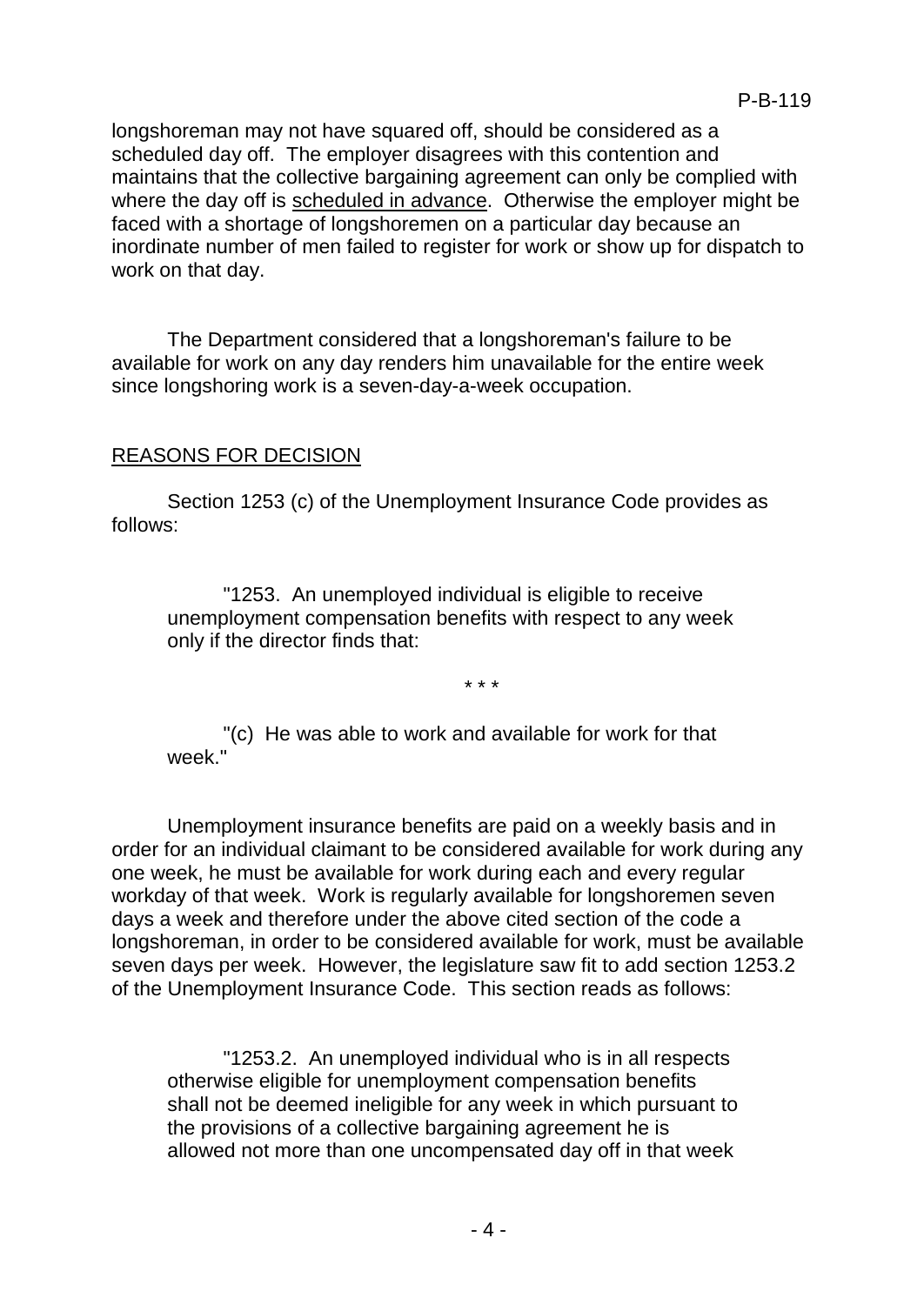or is allowed not more than one uncompensated holiday on one day in that week if:

"(a) He is employed in longshoring operations;

"(b) His employer regularly offers employment to individuals employed in such operations seven days a week;

"(c) He is able to work and available for work for six days of the week except as provided in Section 1253.1."

This section of the code conforms with the collective bargaining agreement between the Union and the employers in this matter which includes a provision for allowing no more than one uncompensated day off in any week. Rule 14 adopted by the San Francisco Port Labor Relations Committee delineates the method to be followed in obtaining a scheduled day off by individual longshoremen.

The rules of the Port Labor Relations Committee were promulgated primarily to provide for an orderly method by which longshoremen could choose their scheduled day off each week and to provide sufficient numbers of workmen each day to meet the needs of the employer.

Neither the collective bargaining agreement nor the rules of the Port Labor Relations Committee contemplate that all longshoremen would select the same scheduled day off. As a matter of fact, in this case none of the claimants selected Thanksgiving Day as their day off. It was selected by the Union which notified the employer somewhat in advance of November 27, 1969 that no longshoremen would work on that day. That is, the Union took unilateral action and in effect designated a single day for a complete work stoppage. It might be contended that although the employer objected to the Union's announcement it tacitly agreed by not sending orders for longshoremen to the hiring hall on November 27, but in our opinion this would have been an idle act on the part of the employer because of the prior history relating to such unilateral work stoppage by the Union. It might also be contended that some of the claimants herein did not decide Thanksgiving Day as their scheduled day off but so long as they remained members of the Union they were bound by the action of the Union. There is no evidence presented that any of the claimants expressly repudiated such action and we must therefore conclude that they approved of the unilateral work stoppage.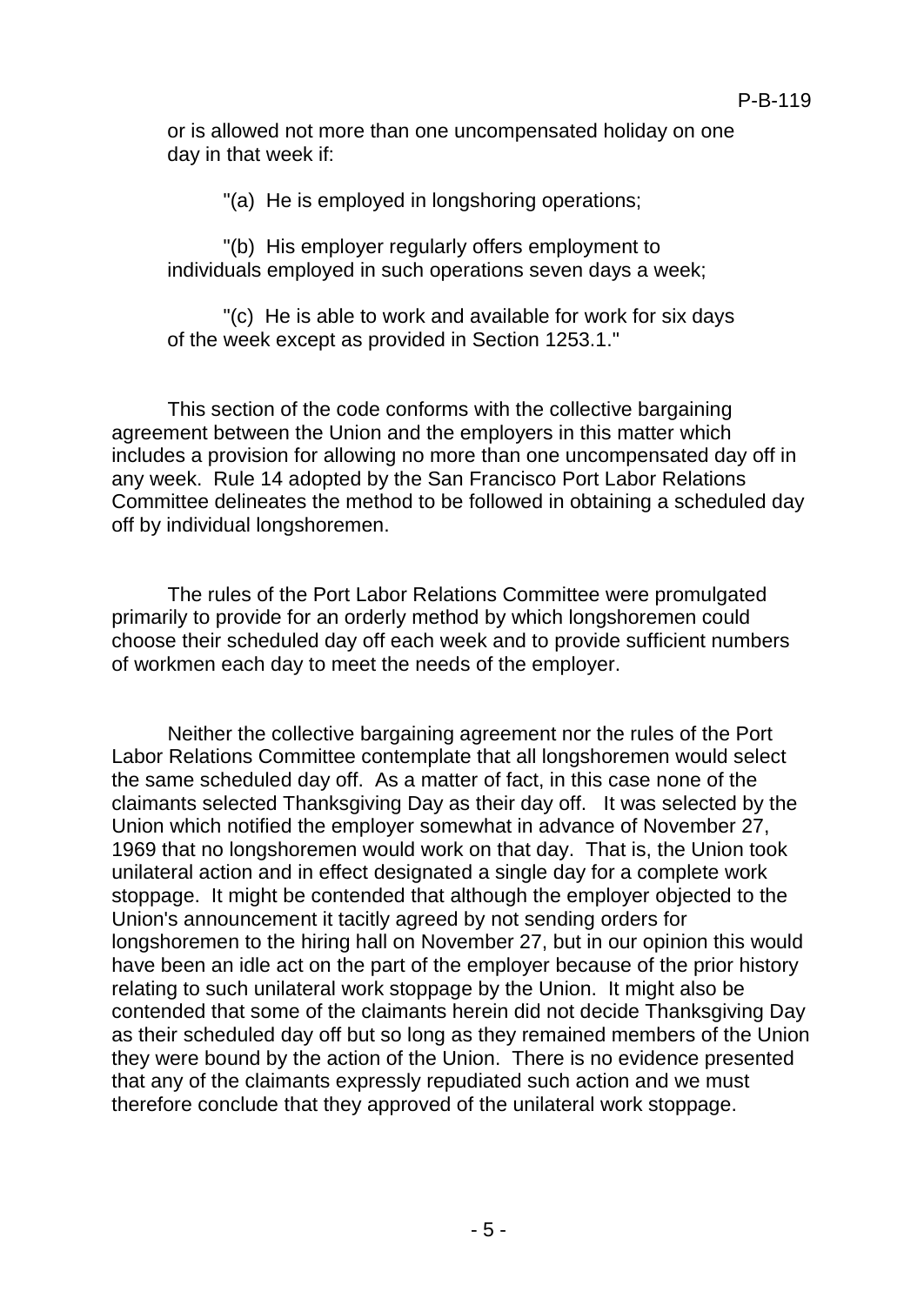Under the facts of this case we conclude that November 27, 1969 was not a scheduled day off for any of the claimants. They were not available for work on a regular workday during the week commencing November 22, 1969 and therefore must be held unavailable for work during that entire week.

# **DECISION**

The decision of the referee is reversed. The claimants were unavailable for work during the week commencing November 22, 1969 and therefore benefits are denied for that week.

Sacramento, California, November 23, 1971.

# CALIFORNIA UNEMPLOYMENT INSURANCE APPEALS BOARD

ROBERT W. SIGG, Chairman

CLAUDE MINARD

JOHN B. WEISS

CARL A. BRITSCHGI

DISSENTING - Written Opinion Attached

DON BLEWETT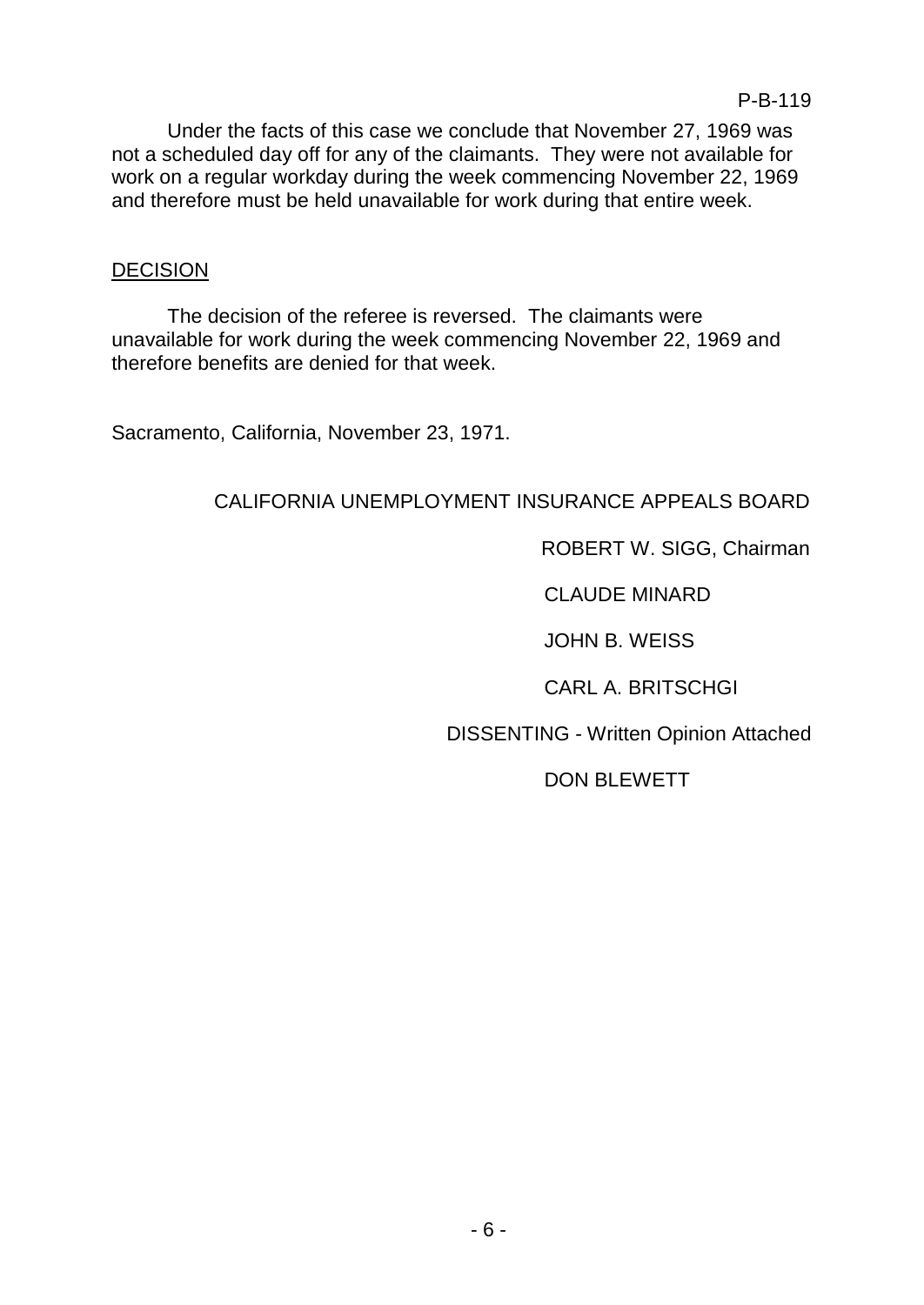# DISSENTING OPINION

I do not agree with the majority that the claimants concerned in this matter should be held ineligible for benefits on the ground that they were not available for work during the week commencing November 2, 1969.

These claimants are all longshoremen and in the longshore industry operations are carried on 24 hours a day, seven days a week. For this reason the legislature in 1965 added section 1253.2 of the Unemployment Insurance Code to provide that a longshoreman need not be available for work seven days a week but can take a day off during the week if the collective bargaining agreement between his union and the employer group so provides.

The collective bargaining agreement between the claimants' union and the employer group provides that each longshoreman shall be entitled to one full day off each payroll week. Rules regarding the one day off were adopted by the San Francisco Port Labor Relations Committee which is made up of representatives of both the employer group and the union. The rules are equally binding upon each and they provide for two manners in which a longshoreman may take one day off during a week. The rules provide that the first day missed during any week of work opportunity shall be considered as the day off. The other manner in which a day off may be obtained is to "square off." However, if a man took a day off by missing one day during the week he may not "square off." In my opinion these claimants conformed to the rule jointly adopted by the representatives of the employers and the claimants and their day off was the day they missed; none of them squared off. The employer group had advance notice of this situation and, although made some slight objection to it, tacitly agreed because the record shows that the employer group submitted no job orders to the hiring hall.

I understand the employer's position of course. The employer group was inconvenienced by the fact that all of the longshoremen chose to miss the same day during the week. However, I do not believe that we should permit the unemployment insurance program to be used as a means of retaliation against employees because actions of some caused inconvenience to the employer.